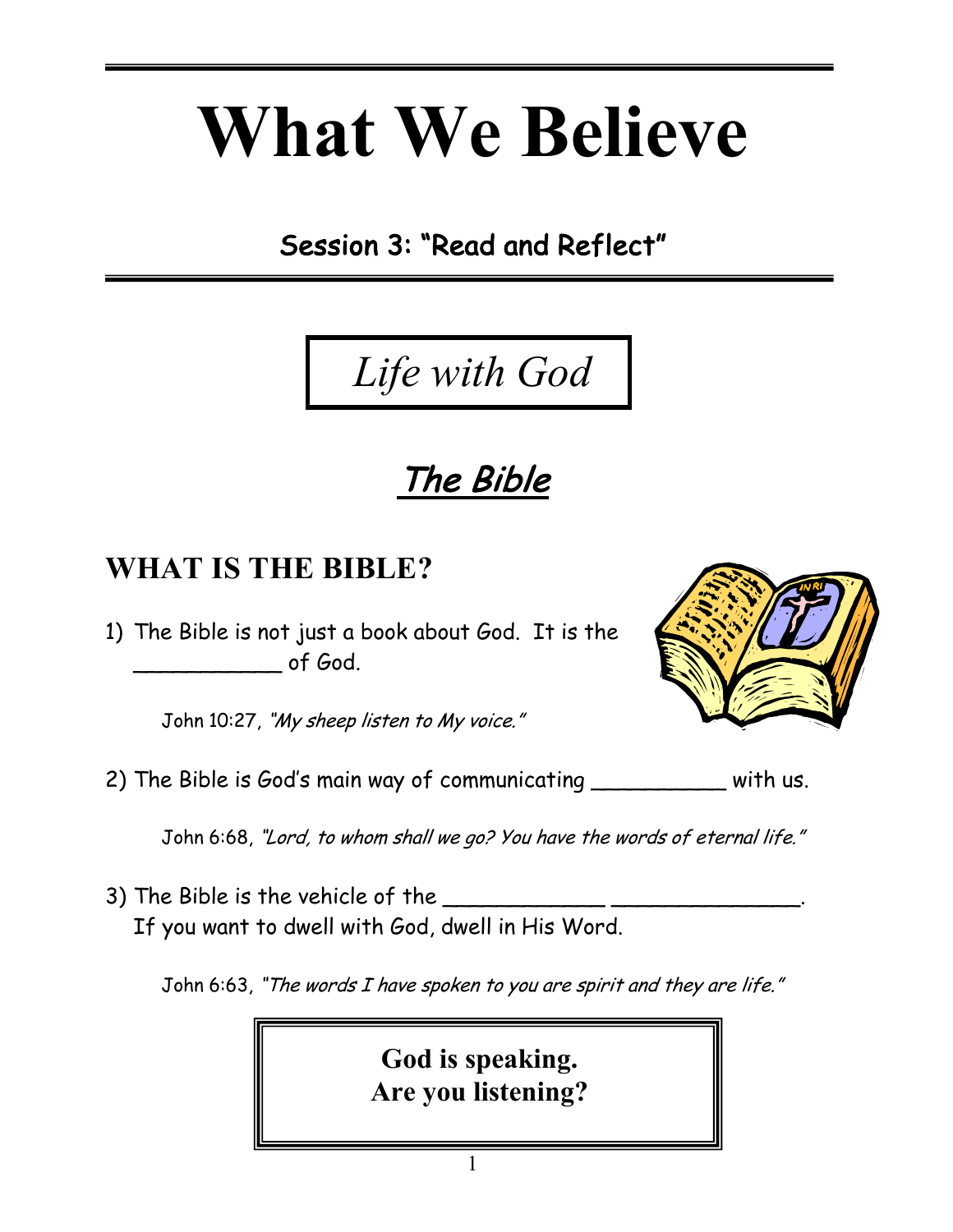#### **WHO WROTE THE BIBLE?**

\_\_\_\_\_\_\_\_\_\_\_.

\_\_\_\_\_\_\_.

1) Although the Bible was written over the course of 1500+ years by more than 40 people, it has but one Author: the

2 Peter 1:20-21, "Above all, you must understand that no prophecy of Scripture came about by the prophet's own interpretation. For prophecy never had its origin in the will of man, but men spoke from God as they were carried along by the Holy Spirit."

• God used His 40+ writers – their experiences, intelligence, memories, personalities, etc. – in such a way that what they wrote was, in its entirety, the Word of God.

 John 20:31 "But these are written that you may believe that Jesus is the Christ, the Son of God, and that by believing you may have life in his name."

2) Therefore, the Bible is correctly called "God's Word".

The Bible is God's Word about \_\_\_\_\_\_ not man's word about

1 Thessalonians 2:13, "And we also thank God continually because, when you received the Word of God, which you heard from us, you accepted it not as the word of men, but as it actually is, the Word of God…"

• Real human beings were given real words from God to write down. Just as our Lord Jesus was both true God and true man, so the Bible is truly the Word of God and also the writing of human beings. And just as Jesus took on human flesh free from sin and error, so God used human beings to provide a written revelation of Himself that is free from error.

Galatians 1:11-12, "I want you to know, brothers, that the gospel I preached is not something that man made up. I did not receive it from any man, nor was I taught it; rather, I received it by revelation from Jesus Christ."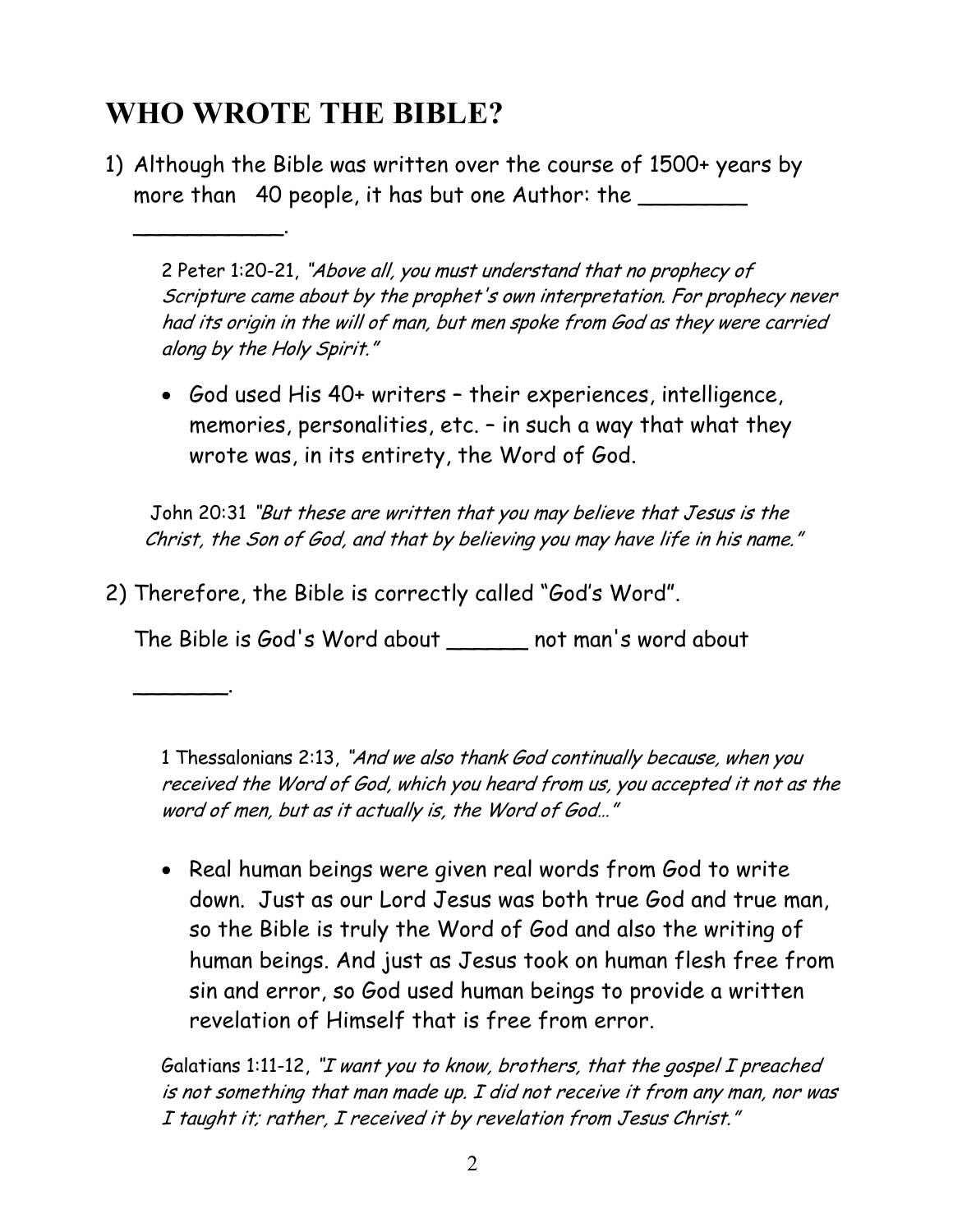3) The Bible is accurate.

- a) It is accurate \_\_\_\_\_\_\_\_\_\_\_\_\_\_\_\_\_\_\_
	- Not one archeological discovery has contradicted the Bible.
- b) It is accurate  $\Box$ 
	- There are more than 5,000 copies of the New Testament from the early centuries of the Church. It is the single best documented text in existence.

c) It is accurate about \_\_\_\_\_\_

Hebrews 4:12, "Whatever God says to us is full of living power, exposing us for what we really are."

#### **THE BIBLE IS POWERFUL!**

The Bible changes hearts, changes minds, changes lives.

1) It is the power to \_\_\_\_\_\_\_\_\_\_ Jesus and His will.

2 Peter 3: 18, "But grow in the grace and knowledge of our Lord and Savior Jesus Christ."

2 Timothy 3:16-17 "All Scripture is God-breathed and is useful for teaching, rebuking, correcting and training in righteousness, so that the man of God may be thoroughly equipped for every good work."

2) It reveals the power for \_\_\_\_\_\_\_\_\_\_\_\_\_\_\_\_\_.

Romans 1:16, "I am not ashamed of the Gospel, because it is the power of God for the salvation of everyone who believes."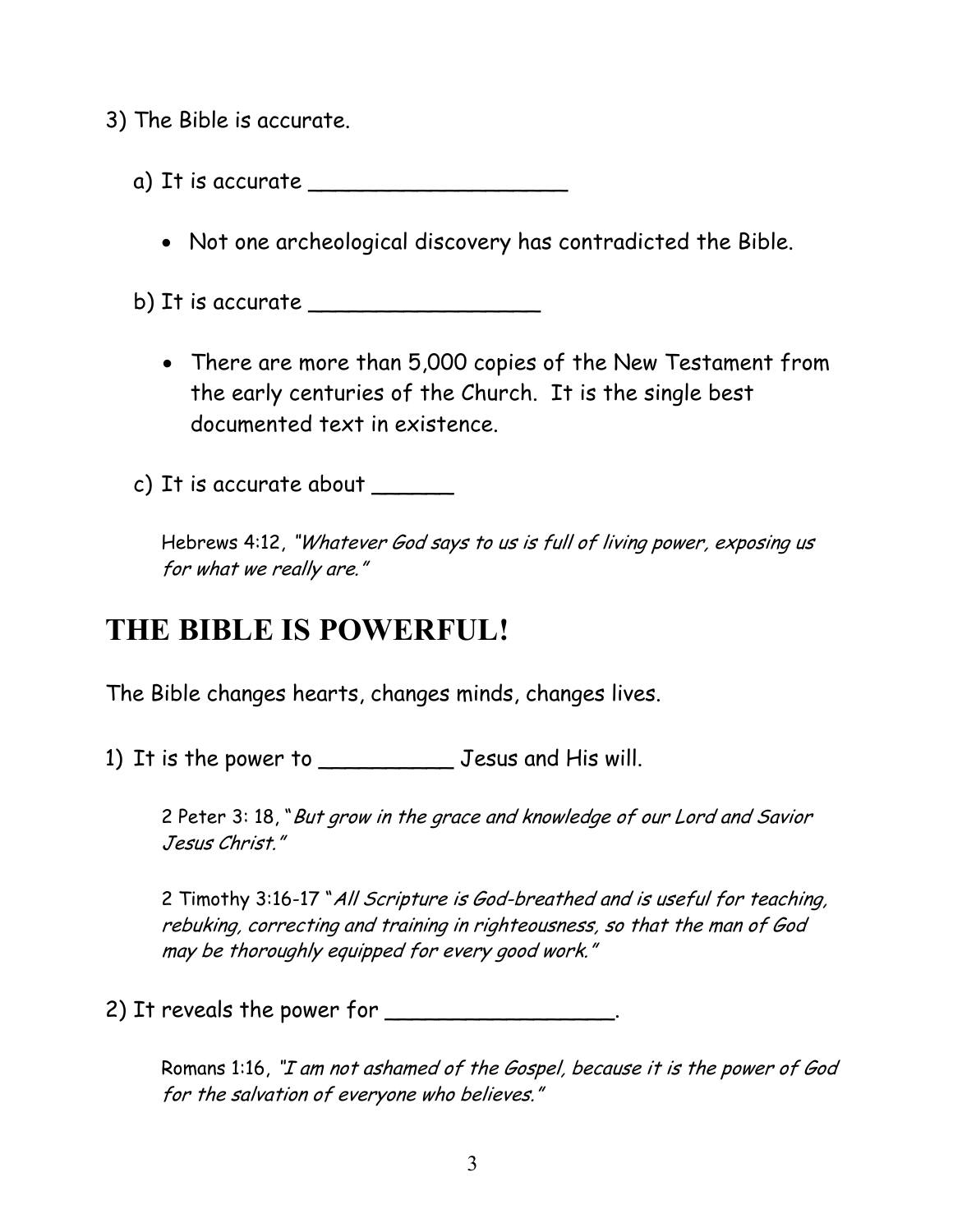- 3) It is the power of
	- The Bible is our source of bottom-line truth. What will be the basis for your knowing? What will be the lens through which you understand the world? What is your starting point for truth? What will you trust?

John 8:31-32, "If you hold to My teachings, you are really My disciples. Then you will know the truth, and the truth will set you free."

• The Bible is also the antidote to worry. Meditate on His truth; eliminate your worry. (If you can worry you can meditate! Worry is mulling over something bad. Meditation is mulling over something good!)

4) It is the power in spiritual  $\frac{1}{1}$ 

Ephesians 6:12, "For our struggle is not against flesh and blood, but against the spiritual forces of evil…"

- What is the only real weapon the devil has? \_\_\_\_\_\_\_\_\_\_\_\_\_\_\_\_\_\_\_\_\_\_\_\_\_\_\_\_\_\_\_\_\_\_
- What is our weapon? The \_\_\_\_\_\_\_\_\_\_\_\_\_\_, which is the Bible.

Ephesians 6:17, "…the sword of the Spirit, which is the Word of God."

• In a battle would you want a stickpin or Excalibur?

#### **WHAT'S THE BEST WAY TO READ MY BIBLE?**

#### It is so **BIG!!!!** Where do I start?

1) Unlike any other book, *don't* start at the beginning.

Start with the Gospel of \_\_\_\_\_\_\_\_\_\_\_.

2) Be \_\_\_\_\_\_\_\_\_\_\_\_\_\_\_\_\_\_\_\_\_\_\_\_. By dwelling in His Word every day,

insights will come more quickly.

Remember: the goal isn't for you to get through the Bible, but for the Bible to get through you.

4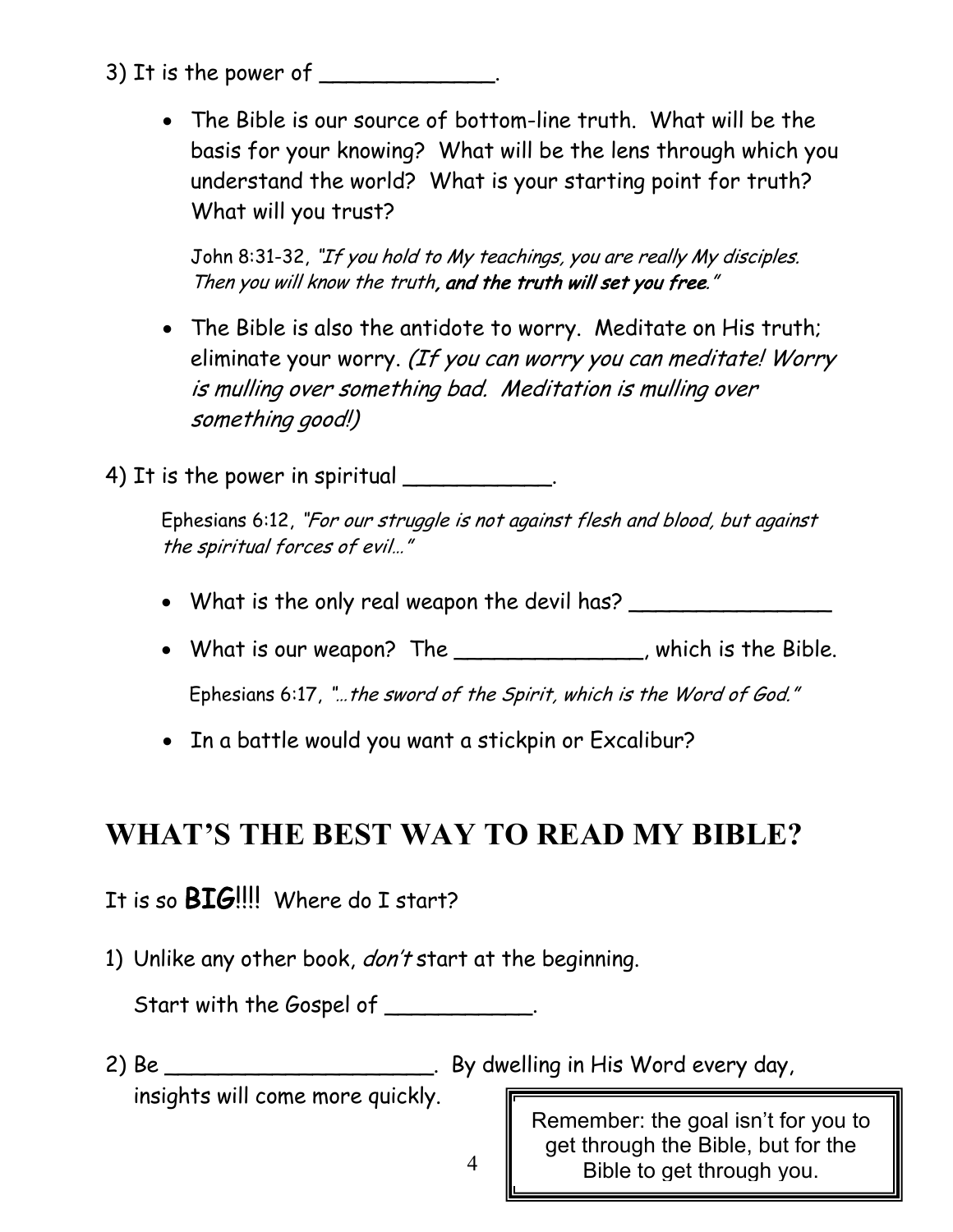3) It's not about how *much* you read. Simply read until something catches your attention then dwell there. That "something" is probably  $\cdot$  "  $\odot$ 

4) It's not about understanding everything, but learning from

 $\_$  what He wants us to receive  $\_$ 

Matthew 11:28-29, "Come to Me… learn from Me…"

5) What is the best way to interpret the Bible? Let the Bible interpret the Bible. Although helpful, be cautious of reason or tradition.

1 Corinthians 4:6, "Do not go beyond what is written."

#### **BIBLE FACTS 101**

1) The whole Bible exists to first *foretell* and then announce the arrival of and finally to lead all people to trust Jesus as their Savior.

John 5:39, "These are the Scriptures that testify about Me."

- 2) The Old Testament was written before the birth of Jesus. Its primary focus is:
	- the telling of the history of God's interaction with His people
	- and the foretelling of the coming Messiah/Savior.
	- It is not the history of the faithfulness of people to God, but of the faithfulness of God to His people and His promise to send the Savior.
	- It was originally written in Hebrew.
- 3) The New Testament was written to announce the arrival of the Messiah/Savior, Jesus of Nazareth, the Son of God. Its primary focus is
	- the life, death and resurrection of Jesus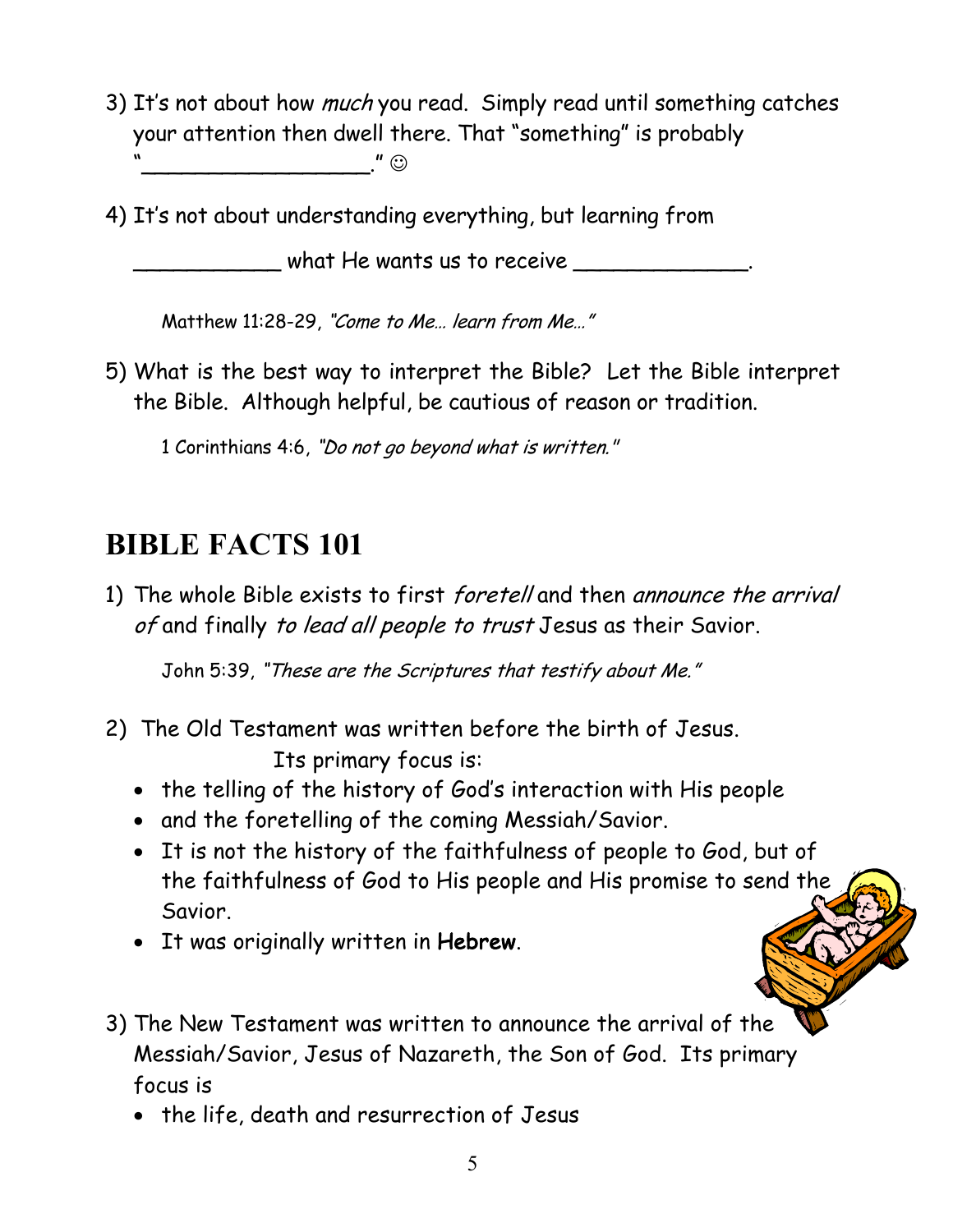• and for people who read it to come to a saving faith in Jesus.

John 20:31, "These are written that you may believe that Jesus is the Christ, the Son of God, and that by believing you may have life in His name."

• It was originally written in Greek.

4) The main characters:

- Adam and Eve: the first man and woman created, the first sinners, the first redeemed. The promise of a Savior was first given to them.
- Noah and his wife: God's judgment and saving grace
- Abraham & Sarah, Isaac, and Jacob (whose name was changed to Israel): the patriarchs of God's chosen people Israel. Abraham received the promise that through him would come the Savior of all people. Jacob was the father of twelve sons who would become the twelve tribes of Israel.
- Moses: Called by God to lead His people out of the slavery of Egypt, which gives us a picture of what the Savior would do for all people. The one who received the ten commandments and Law of God.
- King David: Descendant of Abraham, King of Israel, through him God would bring the Savior.
- The Prophets: through them God foretold His judgment on sin and grace in the Savior.
- John the Baptist: the last of the prophets, the one who prepared the way for Jesus.
- The 12 disciples: followed Jesus for three years, were taught by Him, and witnessed all that happened. When Jesus rose from the dead and the Holy Spirit was sent, each one became bold in his faith and all but John were killed for their faith.
- Paul: Jesus called him as a disciple after Jesus had already ascended, was used by God to spread the Gospel to the ends of Roman civilization.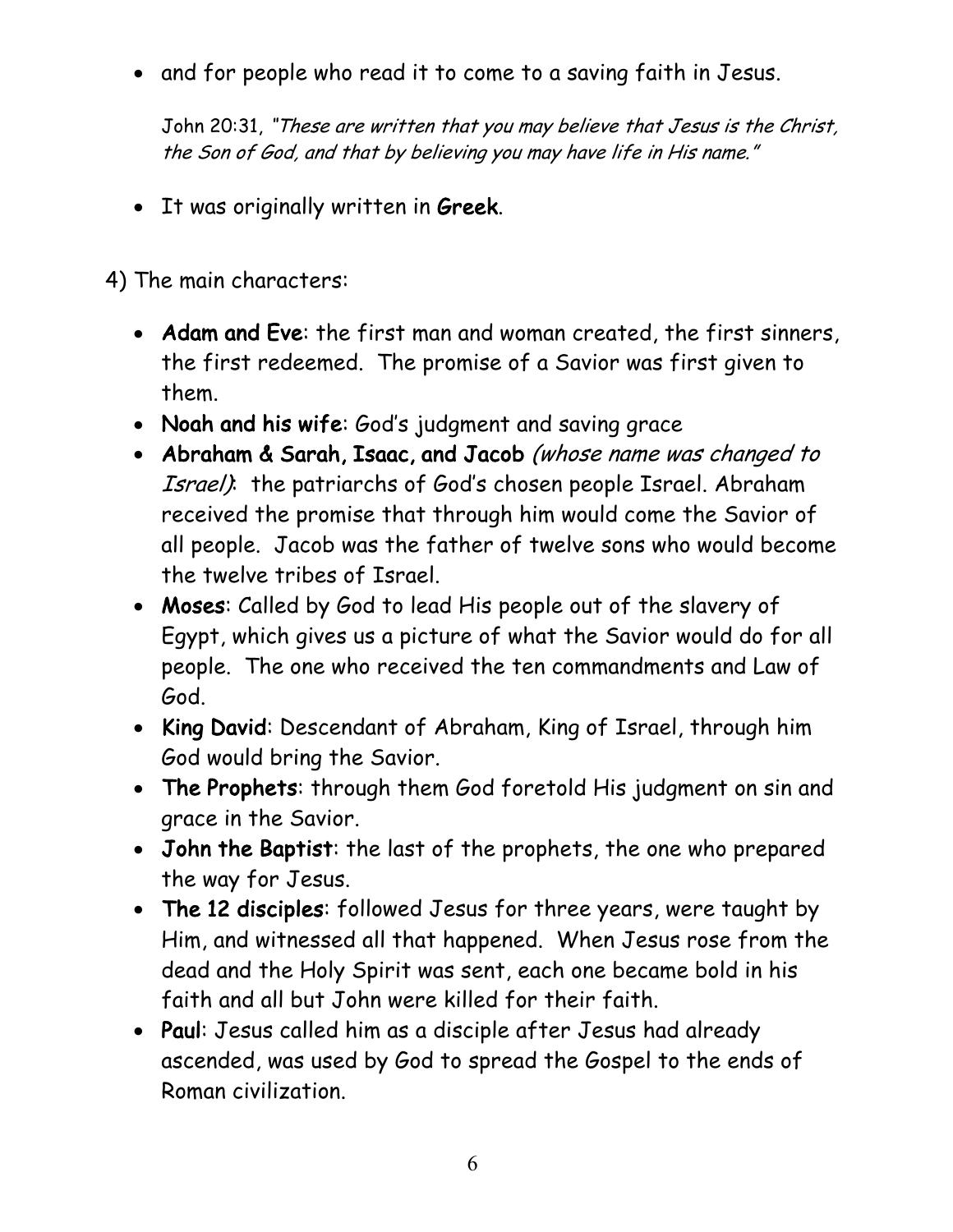#### **A NEW & BETTER LIFE IN OBEDIENCE**

1) What do you think of when you hear the word "obedience"?

- Do you think of \_\_\_\_\_\_\_\_\_\_?
- Do you think of \_\_\_\_\_\_\_\_\_\_\_?
- Do you think of \_\_\_\_\_\_\_\_\_\_\_?

\_\_\_\_\_\_\_\_\_\_\_\_\_\_\_.

Isaiah 48:17-18, "This is what the Lord says, 'I am the Lord your God, who teaches you what is best for you, who directs you in the way you should go. If only you had paid attention to My commands, your peace would have been like a river, your righteousness like the waves of the sea."

2) Obedience is not following a rule. Obedience is following a

John 14:5-6, "Thomas said, 'How can we know the way?' Jesus answered, 'I am the way…"



• We can trust the Way even though we may not know the way.

3) When you obey, you will find out Jesus is \_\_\_\_\_\_\_\_\_\_\_\_\_\_\_\_.

- The main thing missing in many people's relationship with God that keeps them from experiencing His reality in their lives is obedience.
- Step out and you will find out that He is already there.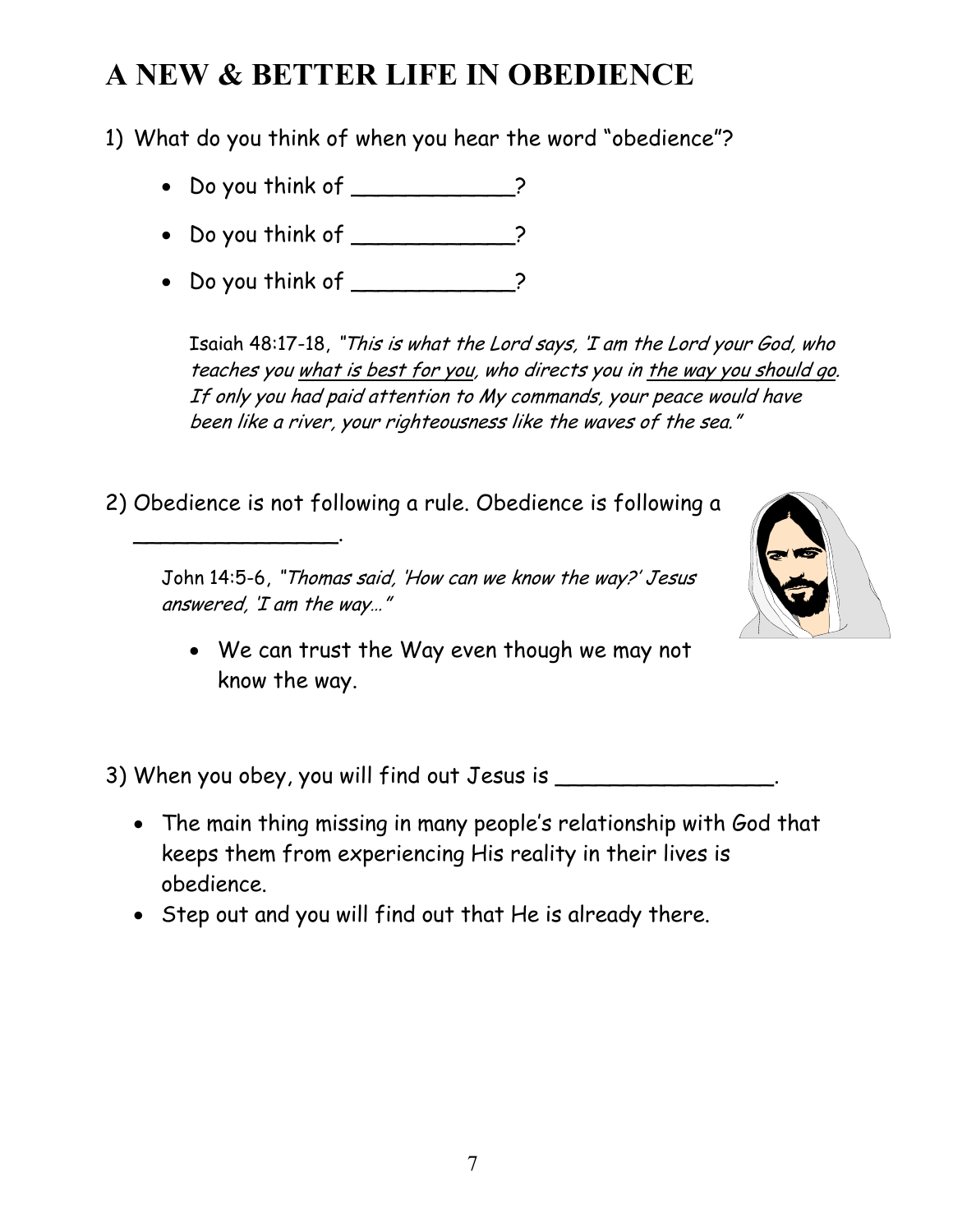#### **OBEDIENCE: OPTIONAL OR ESSENTIAL?**

- 1) God's laws are not options or recommendations. They are expressions of His heart and being. To violate a law of God is to violate God. You're not violating a principle but a
- 2) In addition, God gives these laws to us because He loves us and wants the best for us. He is our Father. Therefore you're no violating a rule but a \_\_\_\_\_\_\_\_\_\_\_\_\_\_\_\_\_.
- 3) God's laws are also how life works. If we violate them, there are consequences. It does not matter if we agree with the laws (Him) or even acknowledge them they are still true.
	- An example from nature: There is the natural law of gravity. It does not matter if we agree with the law of gravity or even acknowledge it. It is still true. And if we violate the law, we will get hurt. Just ask the man who defiantly jumped a cliff!  $\circledcirc$
- 4) All this is why, when we violate a law of God, both God and we are

\_\_\_\_\_\_\_\_\_\_\_\_\_\_.

5) The Bible often refers to the consequences of obedience and violation as "blessings" and "curses."

Deuteronomy 11:26-28, "See, I am setting before you today a blessing and a curse-- the blessing if you obey the commands of the LORD your God that I am giving you today; the curse if you disobey the commands of the LORD your God and turn from the way that I command you today…"

• This curse that comes from disobedience is not God "getting us back" for going against His will, like an immature child would. The curse is simply the \_\_\_\_\_\_\_\_\_\_\_\_\_\_ of our going against His will.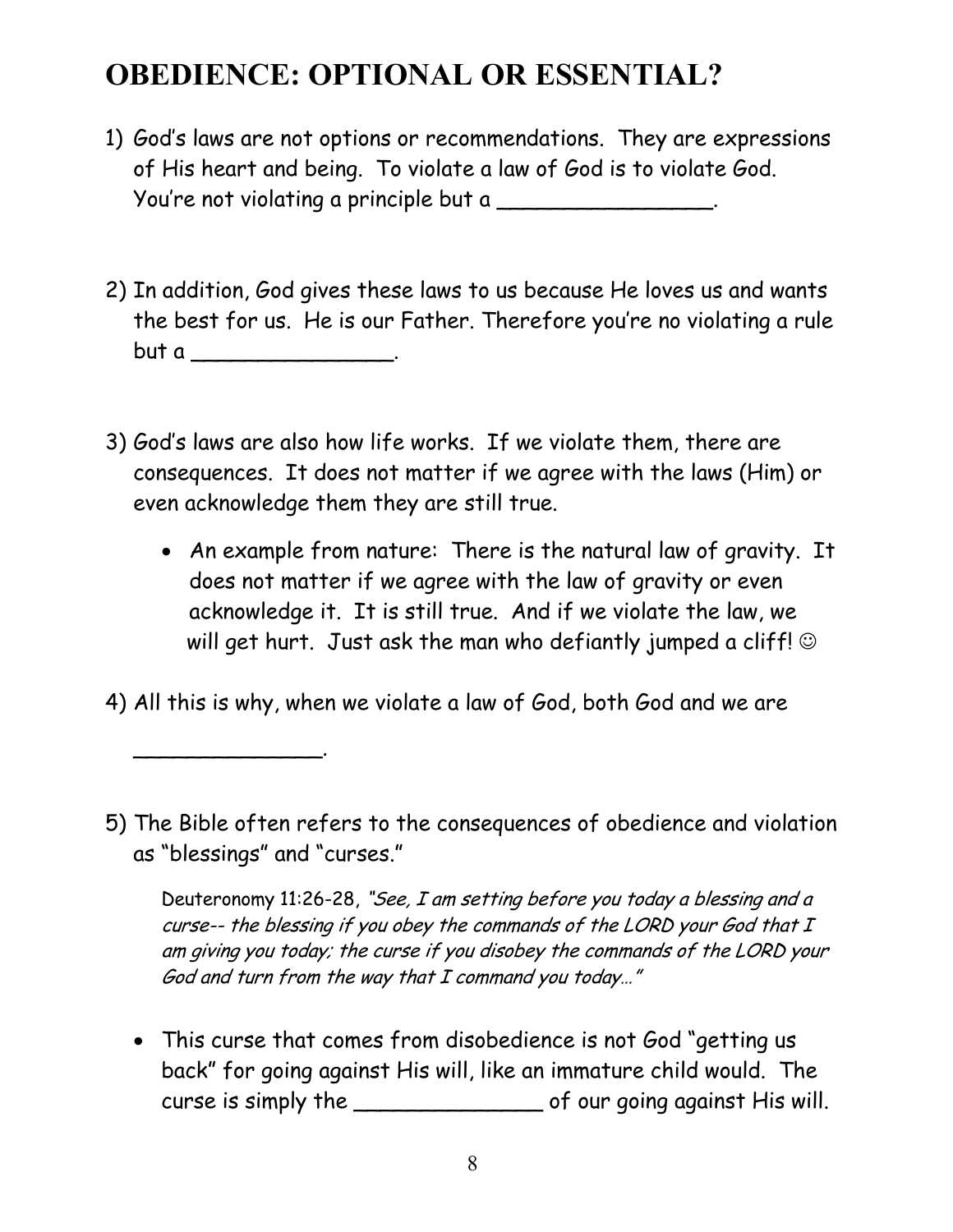• Tired of bearing the consequences of disobedience? Tired of being lost, frustrated, unfulfilled, dissatisfied, in trouble, in strained or broken relationships? Then try a new and better way! The consequence of obedience!

John 13:17, "Now that you know these things, you will be blessed if you do them."

Luke 11:28, "Blessed are those who hear the word of God and obey it."

#### **WHERE DOES THE POWER TO OBEY COME FROM?**

- 1) Really, this is STILL the same kind of question we've been asking all along: "Where does my salvation/faith come from?"
- 2) Does our salvation/faith come from God or us?
- 3) So, where does our power to obey God come from, God or us?

 $\overline{\phantom{a}}$ 

4) Do you want to live a life of obedience? Start spending more time with Jesus.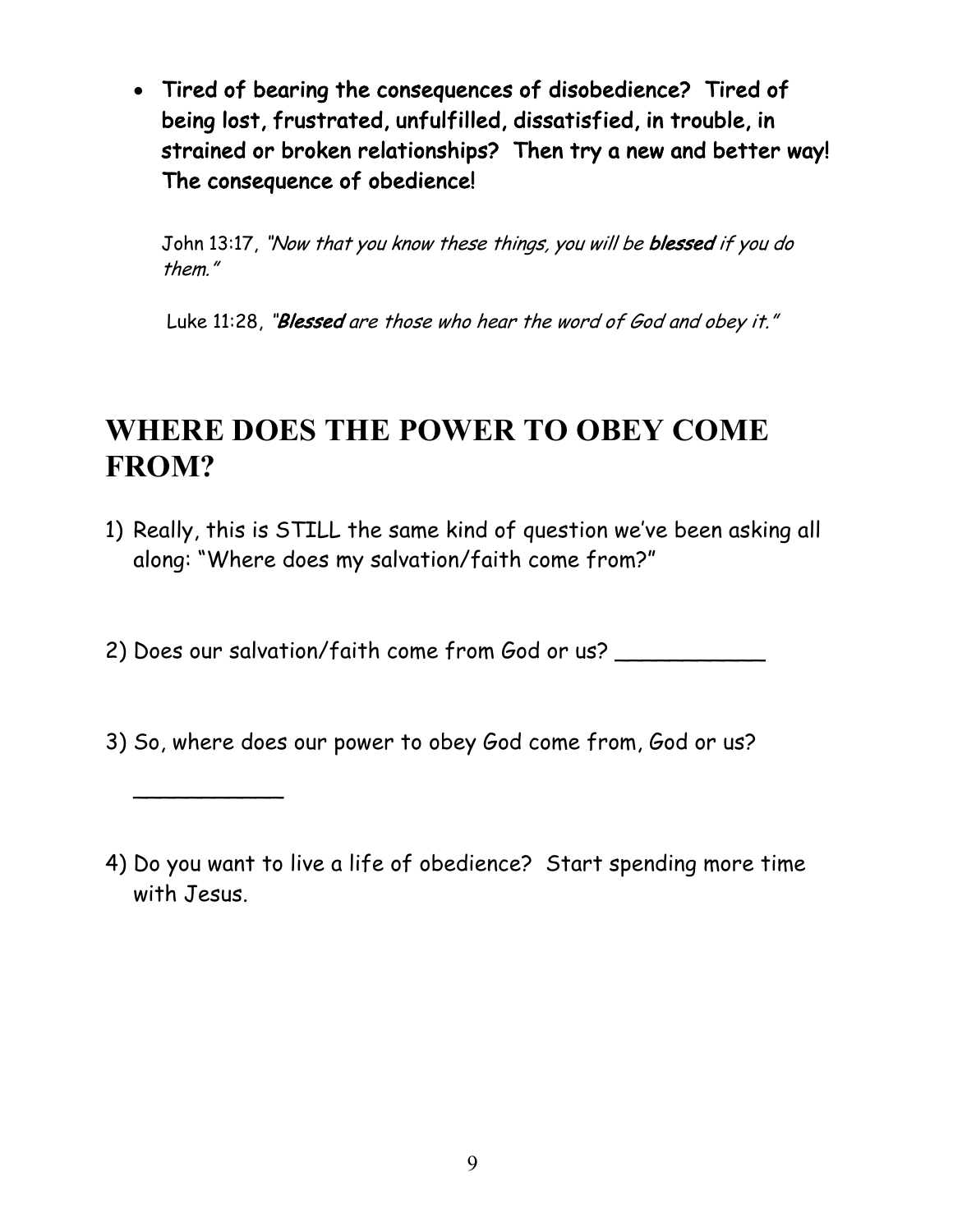#### **THE TEN COMMANDMENTS**

(From Exodus 20) Small Catechism page 54



- 1) You shall have no other gods besides Me.
	- This is the first and most important commandment. If we have God first in our lives, the other nine commandments will follow.

1 Peter 3:15, "But in your hearts set apart Christ as Lord."

- 2) You shall not misuse the name of the Lord your God.
	- How we use His name reveals the depth of our relationship with Him.
	- The general misuse of language:

Ephesians 4:29, "Do not let any unwholesome talk come out of your mouths, but only what is helpful for building others up according to their needs, that it may benefit those who listen."

Ephesians 5:4, "Nor should there be obscenity, foolish talk or coarse joking, which are out of place, but rather thanksgiving."

- 3) Remember the Sabbath day by keeping it holy.
	- We were not created to work all the time. To be relationally, spiritually, emotionally, and physically healthy we need one day a week to rest and reconnect with God, family, and friends.

Acts 2:46-47, "Every day they continued to meet together in the temple courts. They broke bread in their homes and ate together with glad and sincere hearts, praising God and enjoying the favor of all the people. And the Lord added to their number daily those who were being saved."

> **He who burns the candle at both ends is not as bright as he thinks.**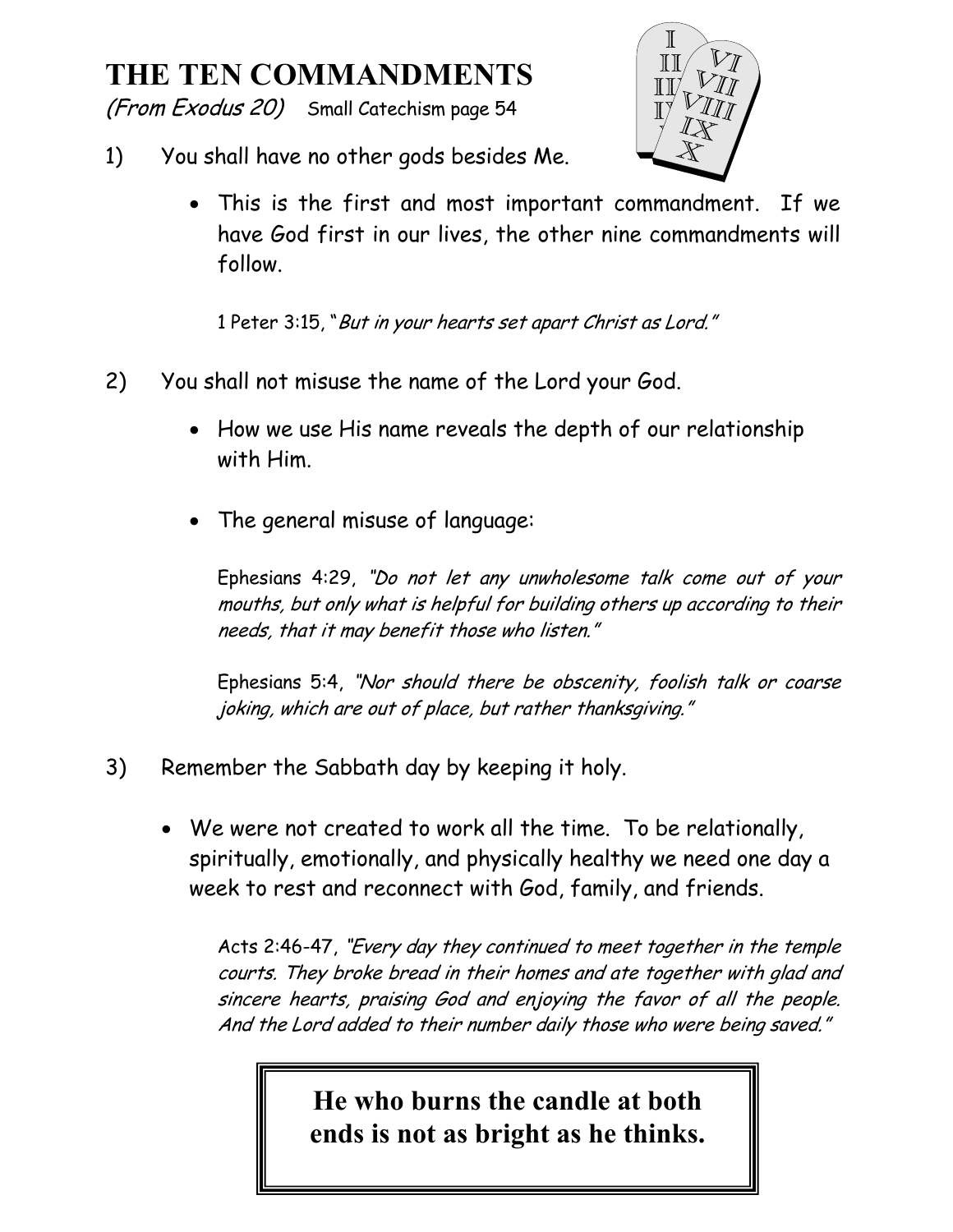4) Honor your father and your mother.

Exodus 20:12, "Honor your father and your mother, so that you may live long in the land the LORD your God is giving you."

• This commandment is the anchor for the final seven commandments. If we get this one right, the rest follow. If we get this one wrong, we are on our way out as a nation.



5) You shall not murder.

Psalms 139:13-16, "For You created my inmost being; You knit me together in my mother's womb. I praise You because I am fearfully and wonderfully made; Your works are wonderful, I know that full well. My frame was not hidden from You when I was made in the secret place… Your eyes saw my unformed body. All the days ordained for me were written in Your book before one of them came to be."

The different types of murder:

- a) Homicide
- b) Suicide
- c) Euthanasia (so called mercy killing)
- d) Abortion

What about capital punishment or military service?

Although the Bible does not encourage wars or capital punishment, it does acknowledge the governments' responsibility to protect its citizens from foreign aggressors and criminals. Therefore, neither military service nor capital punishment are viewed as wrong insofar as they are carried out for the higher good, and within the laws of the land. See Romans 13:1-7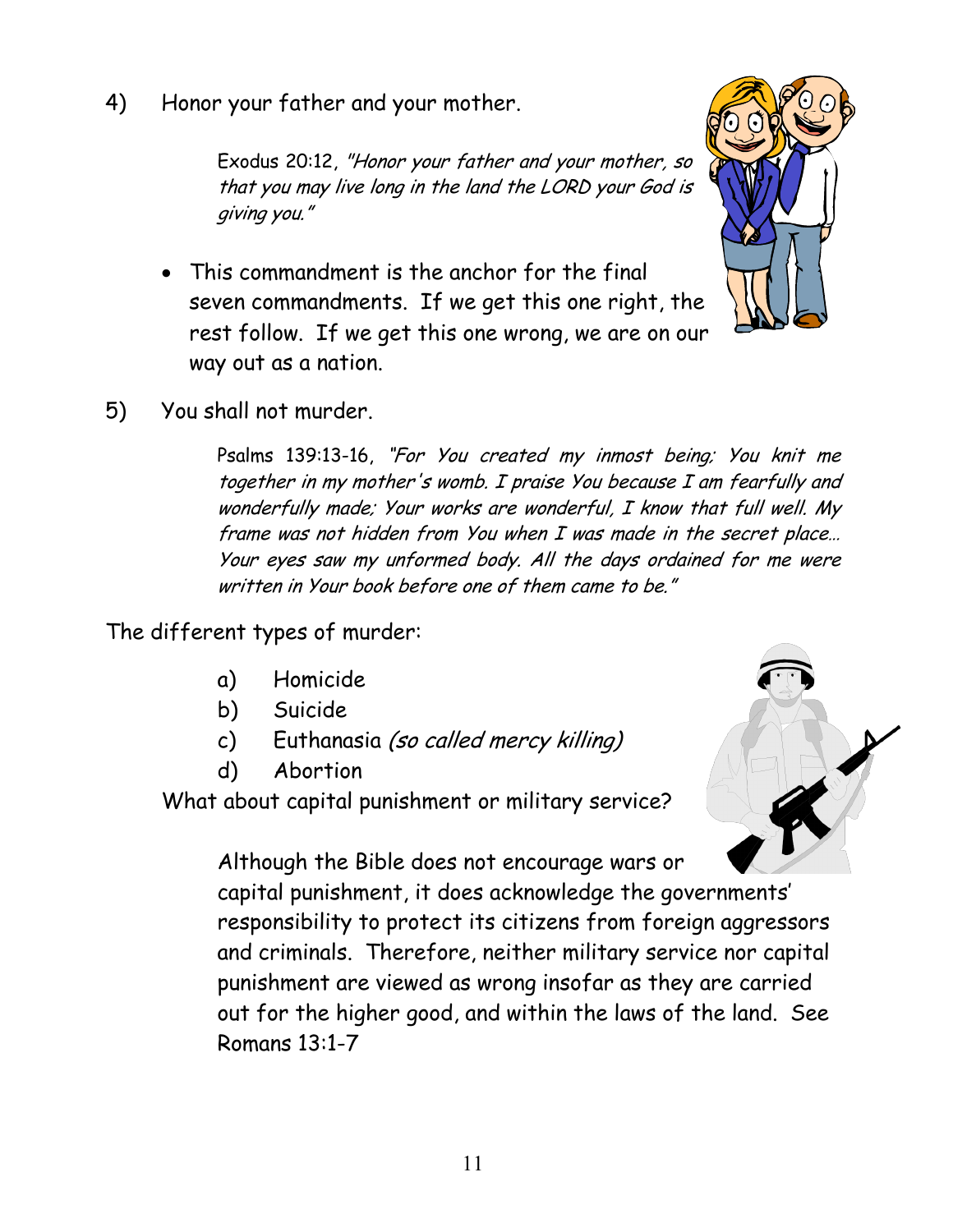- 6) You shall not commit adultery.
	- Having sexual relations with a person outside the covenant of marriage is out of God's order and a sin.
	- Sex is not just physical and emotional, it is spiritual.
	- Living together outside of marriage in a sexual relationship is sin, and living together even while remaining abstinent is a very poor witness to your faith.
	- Marriage is to be between one man and one woman.

Genesis 2:24, "For this reason a man will leave his father and mother and be united to his wife, and they will become one flesh."



1 Corinthians 6:18-20; Ephesians 5:3; 1 Corinthians 6:9-10; Romans 1:2627

- 7) You shall not steal.
- 8) You shall not give false testimony against your neighbor.

What if I have a concern about someone? (see Matthew 18:15-20)

9 & 10) You shall not covet anything.

Coveting is wanting something so badly that sinful thoughts begin to rise in your heart.

#### The summary of law:

Matthew 22:37-39, "Jesus replied: 'Love the Lord your God with all your heart and with all your soul and with all your mind.' This is the first and greatest commandment. And the second is like it: 'Love your neighbor as yourself.'"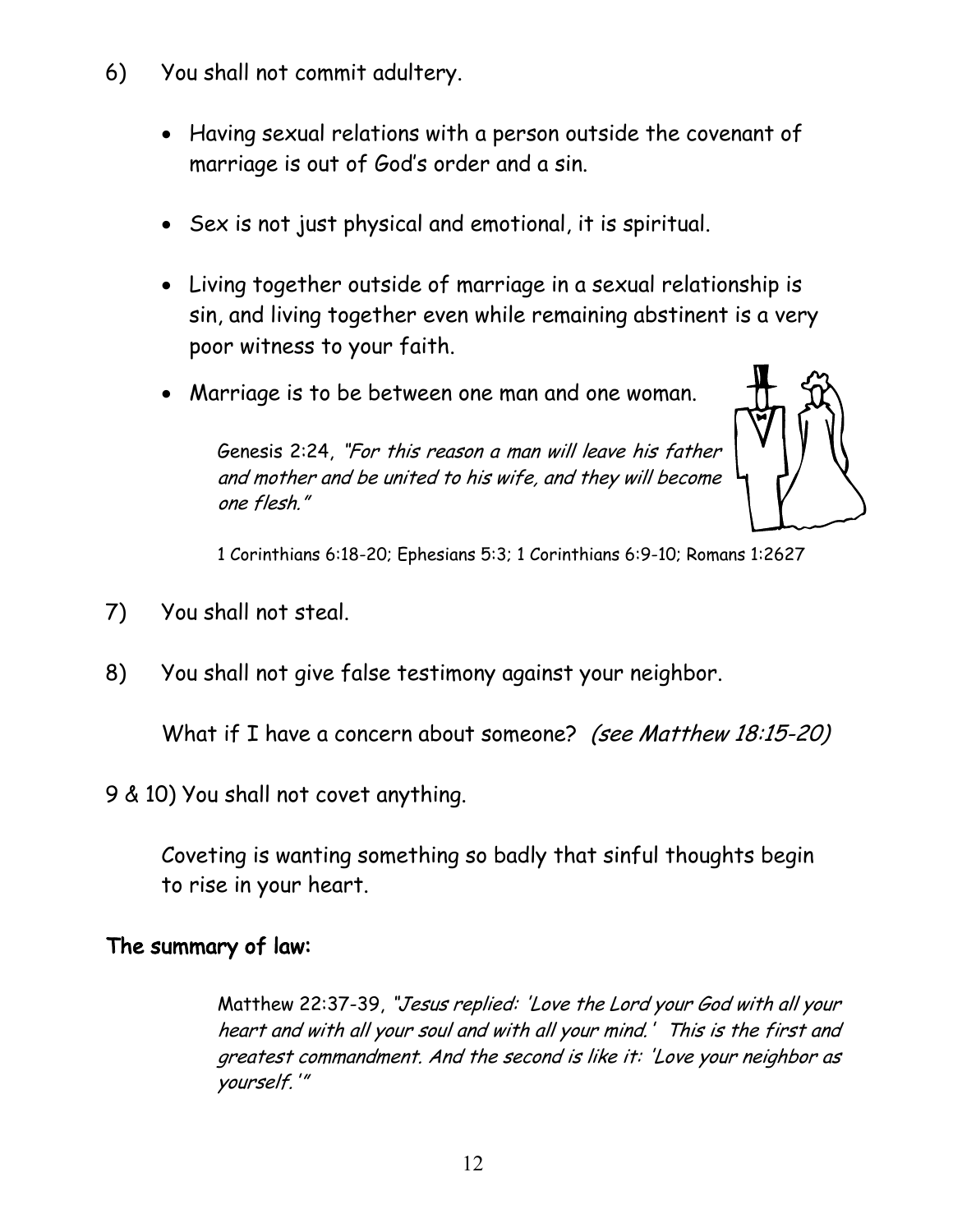Prayer

#### **WHAT IS PRAYER?**

 $\overline{\phantom{a}}$ 

1) Prayer is \_\_\_\_\_\_\_\_\_\_\_\_\_\_\_\_\_ the true God in the name of Jesus.

> Jeremiah 29:13, "You will seek Me and find Me when you seek Me with all your heart."



John 14:6, "No one comes to the Father except through Me."

2) Prayer is \_\_\_\_\_\_\_\_\_\_\_\_\_ with God (no talking necessary!).

Luke 5:16, "Jesus often withdrew to lonely places and prayed."

- Is prayer a way to build a relationship or deliver a to-do list?
- Be real with God and God will be real to you.

3) Prayer is speaking \_\_\_\_\_\_\_\_ God. That means we talk, then we

Matthew 6:7, "And when you pray, do not keep on babbling like pagans, for they think they will be heard because of their many words."

4) Prayer is allowing God to us.

Psalm 139:23, "Search me, O God, and know my heart."

5) Prayer is purposefully putting your \_\_\_\_\_\_\_\_\_\_\_\_\_ into His hands: Your family, your health, your needs, your dreams, your difficulties, your desire to be useful to Him, your decisions…

1 Peter 5:7, "Cast all your anxieties on Him because He cares for you."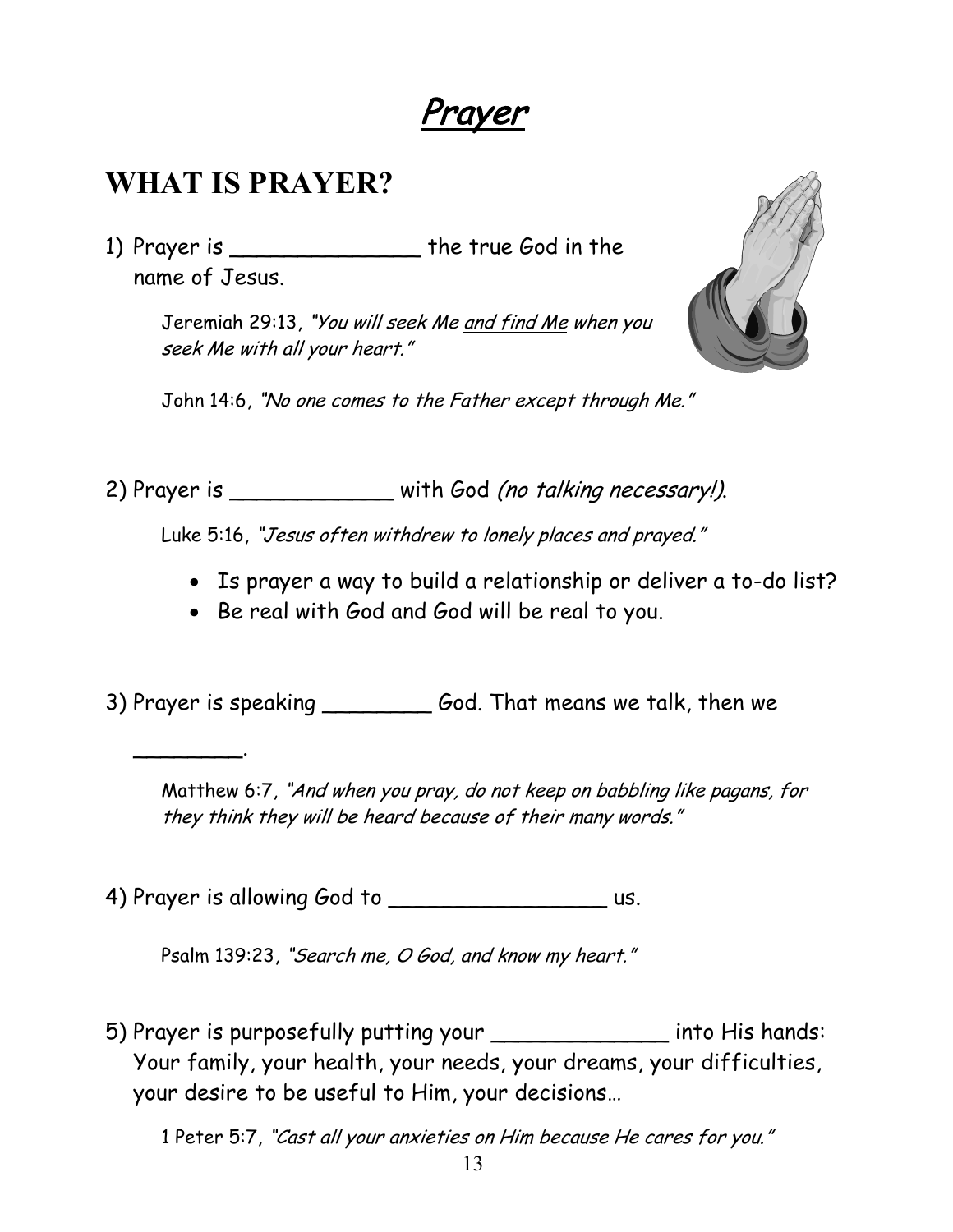6) Prayer is asking your Father whatever you wish.

Philippians 4:6, "...present your requests to God."



7) Prayer is allowing your \_\_\_\_\_\_\_\_\_\_\_\_\_\_\_ to be molded to His.

After Jesus had been wrestling with His Father in prayer, He said, "Yet not as I will, but as You will." (Matthew 26:39)

8) We pray more confidently when we know God's

 $\overline{\phantom{a}}$ 

\_\_\_\_\_\_\_\_\_\_\_\_\_.

• The more you know of what God has said, the more confidently and expectantly you will be able to pray.

9) Being regular in prayer is how we learn to recognize the Shepherd's

John 10:4, "…and His sheep follow Him because they know His voice."

10) Prayer is an \_\_\_\_\_\_\_\_\_\_\_\_\_ \_\_\_\_\_\_\_\_\_\_\_\_ not a wrench.

James 5:16, "The prayer of a righteous man is powerful and effective."

• Therefore be persistent. Persistence is not pestering. Persistence is staying plugged into the power and effectiveness of God!

12)What if we no longer know what to pray?

Trust the \_\_\_\_\_\_\_\_\_\_ \_\_\_\_\_\_\_\_\_

Romans 8:26-27, "In the same way the Spirit helps us in our weakness. We do not know what we ought to pray for, but the Spirit Himself intercedes for us… in accordance with God's will."

13)You will never learn \_\_\_\_\_\_\_\_\_ to pray until you \_\_\_\_\_\_\_\_\_ to pray.